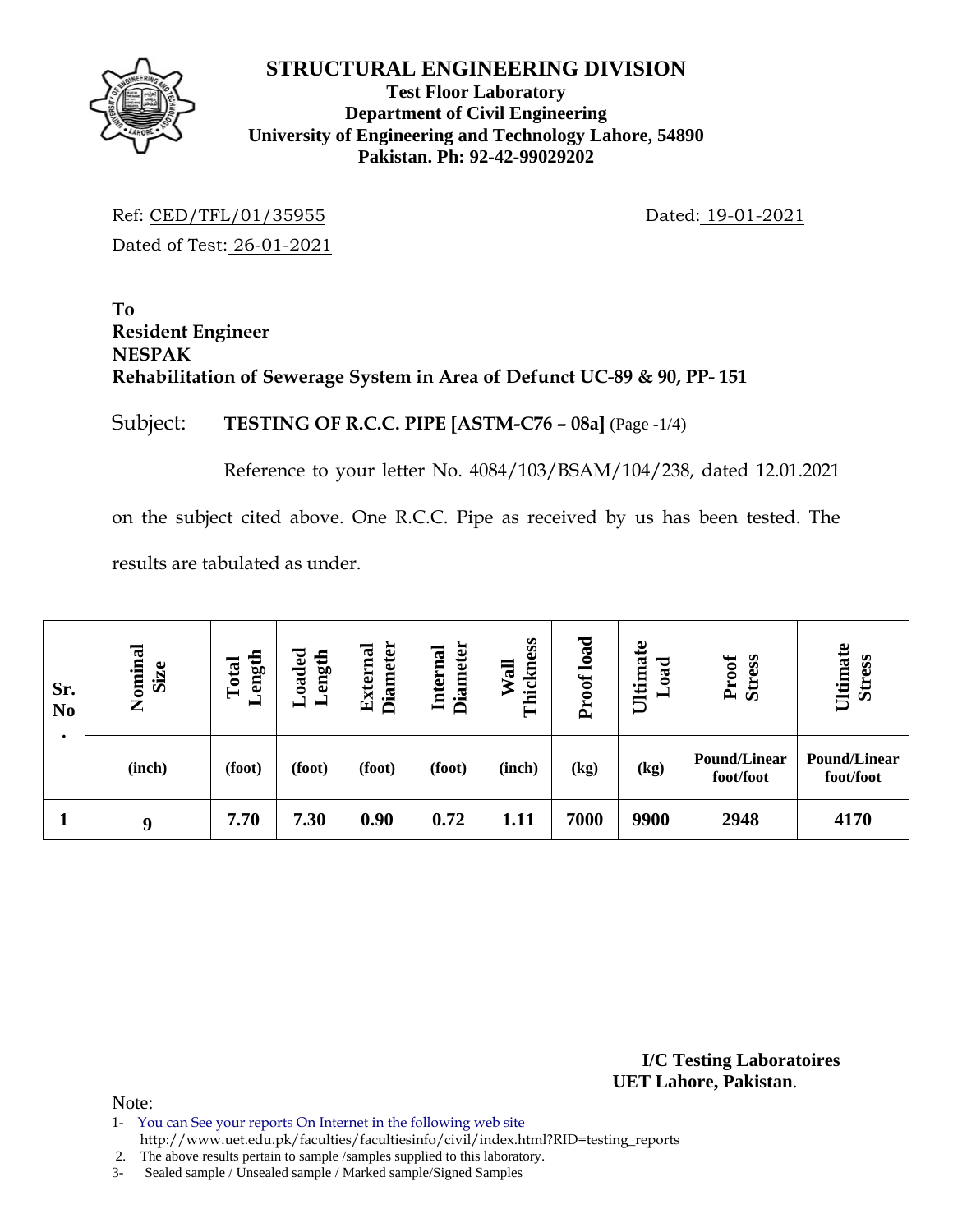

**Test Floor Laboratory Department of Civil Engineering University of Engineering and Technology Lahore, 54890 Pakistan. Ph: 92-42-99029202** 

Ref: CED/TFL/01/35955 Dated: 19-01-2021

Dated of Test: 26-01-2021

**To Resident Engineer NESPAK Rehabilitation of Sewerage System in Area of Defunct UC-89 & 90, PP- 151** 

Subject: **TESTING OF R.C.C. PIPE [ASTM-C76 – 08a]** (Page -2/4)

Reference to your letter No. 4084/103/BSAM/104/231, dated 12.01.2021

on the subject cited above. One R.C.C. Pipe as received by us has been tested. The

results are tabulated as under.

| Sr.<br>N <sub>0</sub><br>٠ | Nominal<br>Size | ength<br>Total<br>▬ | oaded<br>ength<br>- | <b>Diameter</b><br>External | <b>Diameter</b><br>Internal | Thickness<br>Wall | load<br>Proof | Ultimate<br>oad<br>━ | Proof<br>Stress                  | Ultimate<br><b>Stress</b>        |
|----------------------------|-----------------|---------------------|---------------------|-----------------------------|-----------------------------|-------------------|---------------|----------------------|----------------------------------|----------------------------------|
|                            | (inch)          | (foot)              | (foot)              | (foot)                      | (foot)                      | (inch)            | (kg)          | (kg)                 | <b>Pound/Linear</b><br>foot/foot | <b>Pound/Linear</b><br>foot/foot |
|                            | 12              | 7.72                | 7.33                | 1.32                        | 0.96                        | 2.15              | 11000         | 17100                | 3448                             | 5360                             |

**I/C Testing Laboratoires UET Lahore, Pakistan**.

Note:

1- You can See your reports On Internet in the following web site http://www.uet.edu.pk/faculties/facultiesinfo/civil/index.html?RID=testing\_reports

2. The above results pertain to sample /samples supplied to this laboratory.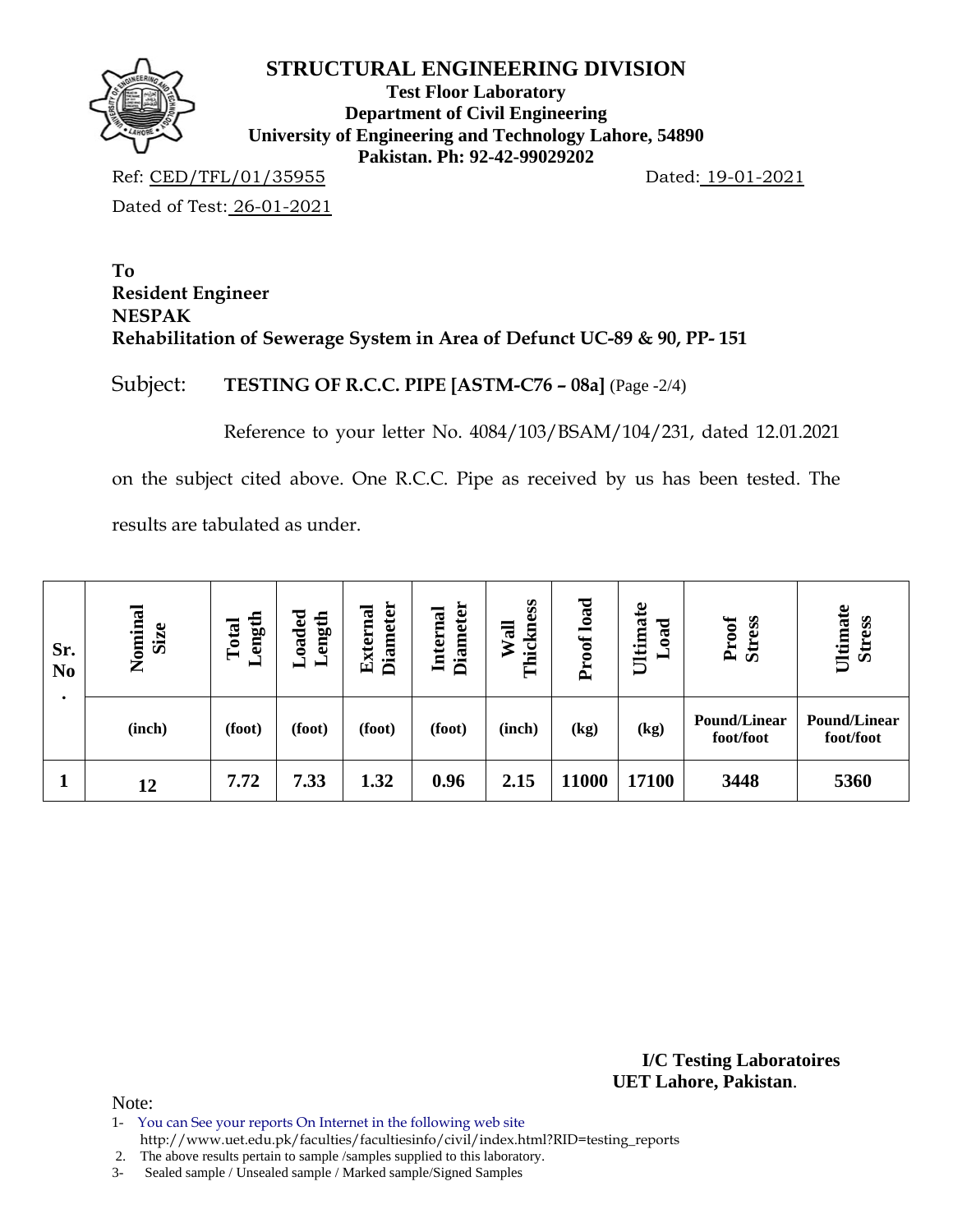

**Test Floor Laboratory Department of Civil Engineering University of Engineering and Technology Lahore, 54890 Pakistan. Ph: 92-42-99029202** 

Ref: CED/TFL/01/35955 Dated: 19-01-2021

Dated of Test: 26-01-2021

**To Resident Engineer NESPAK Rehabilitation of Sewerage System in Area of Defunct UC-89 & 90, PP- 151** 

Subject: **TESTING OF R.C.C. PIPE [ASTM-C76 – 08a]** (Page -3/4)

Reference to your letter No. 4084/103/BSAM/104/232, dated 12.01.2021

on the subject cited above. One R.C.C. Pipe as received by us has been tested. The

results are tabulated as under.

| Sr.<br>N <sub>o</sub> | Nominal<br>Size | ength<br>Total<br>− | oaded<br>ength<br>- | <b>Diameter</b><br>External | <b>Diameter</b><br><b>Internal</b> | Thickness<br>$\overline{\mathbf{a}}$ | load<br>Proof | Ultimate<br>bad<br>┙ | <b>Stress</b><br>Proof           | Ultimate<br><b>Stress</b>        |
|-----------------------|-----------------|---------------------|---------------------|-----------------------------|------------------------------------|--------------------------------------|---------------|----------------------|----------------------------------|----------------------------------|
|                       | (inch)          | (foot)              | (foot)              | (foot)                      | (foot)                             | (inch)                               | (kg)          | (kg)                 | <b>Pound/Linear</b><br>foot/foot | <b>Pound/Linear</b><br>foot/foot |
|                       | 18              | 7.73                | 7.31                | 1.91                        | 1.47                               | 2.60                                 | 10400         | 15000                | 2129                             | 3070                             |

**I/C Testing Laboratoires UET Lahore, Pakistan**.

Note:

1- You can See your reports On Internet in the following web site http://www.uet.edu.pk/faculties/facultiesinfo/civil/index.html?RID=testing\_reports

2. The above results pertain to sample /samples supplied to this laboratory.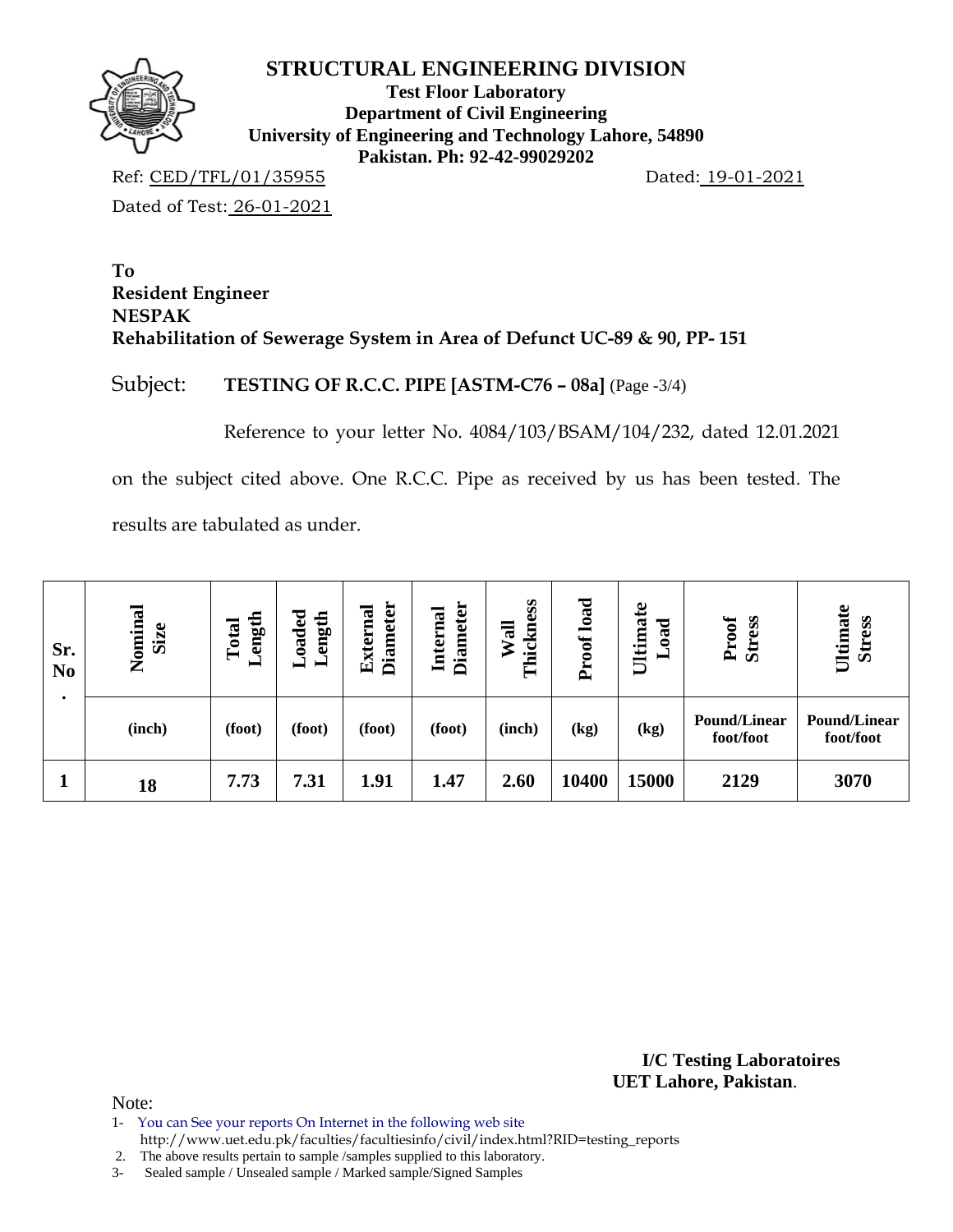

**Test Floor Laboratory Department of Civil Engineering University of Engineering and Technology Lahore, 54890 Pakistan. Ph: 92-42-99029202** 

Ref: CED/TFL/01/35955 Dated: 19-01-2021

Dated of Test: 26-01-2021

**To Resident Engineer NESPAK Rehabilitation of Sewerage System in Area of Defunct UC-89 & 90, PP- 151** 

Subject: **TESTING OF R.C.C. PIPE [ASTM-C76 – 08a]** (Page -4/4)

Reference to your letter No. 4084/103/BSAM/104/233, dated 12.01.2021

on the subject cited above. One R.C.C. Pipe as received by us has been tested. The

results are tabulated as under.

| Sr.<br>N <sub>0</sub><br>٠ | Nominal<br><b>Size</b> | ength<br>Total<br>▬ | oaded<br>ength<br>− | <b>Diameter</b><br>External | <b>Diameter</b><br>Internal | Thickness<br>Wall | Proof load | Ultimate<br>bad<br>▬ | <b>Stress</b><br>Proof           | Ultimate<br><b>Stress</b>        |
|----------------------------|------------------------|---------------------|---------------------|-----------------------------|-----------------------------|-------------------|------------|----------------------|----------------------------------|----------------------------------|
|                            | (inch)                 | (foot)              | (foot)              | (foot)                      | (foot)                      | (inch)            | (kg)       | (kg)                 | <b>Pound/Linear</b><br>foot/foot | <b>Pound/Linear</b><br>foot/foot |
|                            | 24                     | 7.72                | 7.17                | 2.50                        | 2.01                        | 2.96              | 11740      | 27270                | 1799                             | 4180                             |

**I/C Testing Laboratoires UET Lahore, Pakistan**.

Note:

1- You can See your reports On Internet in the following web site http://www.uet.edu.pk/faculties/facultiesinfo/civil/index.html?RID=testing\_reports

2. The above results pertain to sample /samples supplied to this laboratory.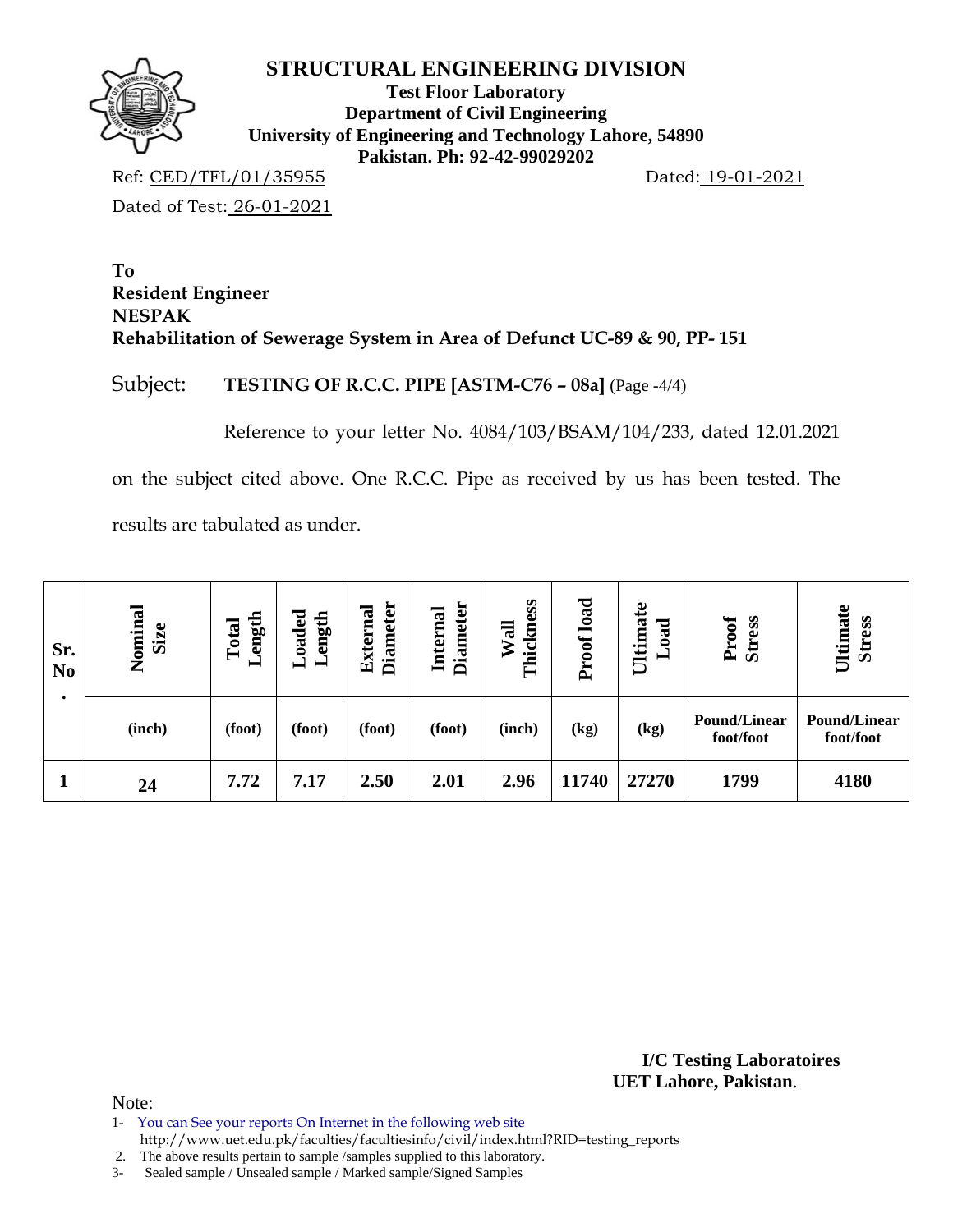

**Test Floor Laboratory Department of Civil Engineering University of Engineering and Technology Lahore, 54890 Pakistan. Ph: 92-42-99029202** 

To, M/S New Mujahid ALCON Indus. Pvt Ltd. Lahore (The Qube Lahore)

Reference # CED/TFL **35982** (Dr. Waseem Abbass) Dated: 22-01-2021 Reference of the request letter # Nil Dated: 22-01-2021

# **Tension Test Report** (Page -1/1) Date of Test 26-01-2021 Gauge length 8 inches Description Deformed Steel Bar Tensile and Bend Test as per ASTM-A615

| Sr. No.        | Weight                                        |                         | Diameter/<br><b>Size</b> |                | Area<br>$(in^2)$ | <b>Yield load</b> | <b>Breaking</b><br>Load                                        |         | <b>Yield Stress</b><br>(psi) | <b>Ultimate Stress</b><br>(psi) |                | Elongation     | % Elongation | Remarks |
|----------------|-----------------------------------------------|-------------------------|--------------------------|----------------|------------------|-------------------|----------------------------------------------------------------|---------|------------------------------|---------------------------------|----------------|----------------|--------------|---------|
|                | $\frac{2}{10}$                                | Nominal<br>$(\#)$       | <b>Actual</b><br>(inch)  | Nominal        | Actual           | (kg)              | (kg)                                                           | Nominal | Actual                       | Nominal                         | <b>Actual</b>  | (inch)         |              |         |
| $\mathbf{1}$   | 0.368                                         | $\overline{\mathbf{3}}$ | 0.371                    | 0.11           | 0.108            | 2500              | 3600                                                           | 50100   | 50950                        | 72200                           | 73400          | 1.60           | 20.0         |         |
| $\blacksquare$ | $\blacksquare$                                | $\blacksquare$          |                          | $\blacksquare$ |                  |                   |                                                                |         | ٠                            |                                 | $\blacksquare$ | ٠              |              |         |
| $\blacksquare$ | $\blacksquare$                                | $\blacksquare$          |                          | ۰              | $\blacksquare$   |                   |                                                                |         | $\blacksquare$               | $\blacksquare$                  | ۰              | ٠              |              |         |
| $\blacksquare$ | ä,                                            | ä,                      |                          |                | $\blacksquare$   |                   |                                                                |         |                              |                                 | $\blacksquare$ | $\blacksquare$ |              |         |
| $\blacksquare$ | ۰                                             | ۰                       |                          |                | $\blacksquare$   |                   |                                                                |         |                              | $\blacksquare$                  | ۰              | ۰              | ٠            |         |
| $\blacksquare$ |                                               | -                       |                          |                | $\blacksquare$   |                   |                                                                |         | ۰                            | $\blacksquare$                  | ۰              | ۰              |              |         |
|                |                                               |                         |                          |                |                  |                   | Note: only one sample for tensile and one sample for bend test |         |                              |                                 |                |                |              |         |
|                |                                               |                         |                          |                |                  |                   |                                                                |         |                              |                                 |                |                |              |         |
|                |                                               |                         |                          |                |                  |                   | <b>Bend Test</b>                                               |         |                              |                                 |                |                |              |         |
|                | #3 Bar Bend Test Through 180° is Satisfactory |                         |                          |                |                  |                   |                                                                |         |                              |                                 |                |                |              |         |
|                |                                               |                         |                          |                |                  |                   |                                                                |         |                              |                                 |                |                |              |         |
|                |                                               |                         |                          |                |                  |                   |                                                                |         |                              |                                 |                |                |              |         |

**I/C Testing Laboratoires UET Lahore, Pakistan**.

Note:

1- You can See your reports On Internet in the following web site http://www.uet.edu.pk/faculties/facultiesinfo/civil/index.html?RID=testing\_reports

2. The above results pertain to sample /samples supplied to this laboratory.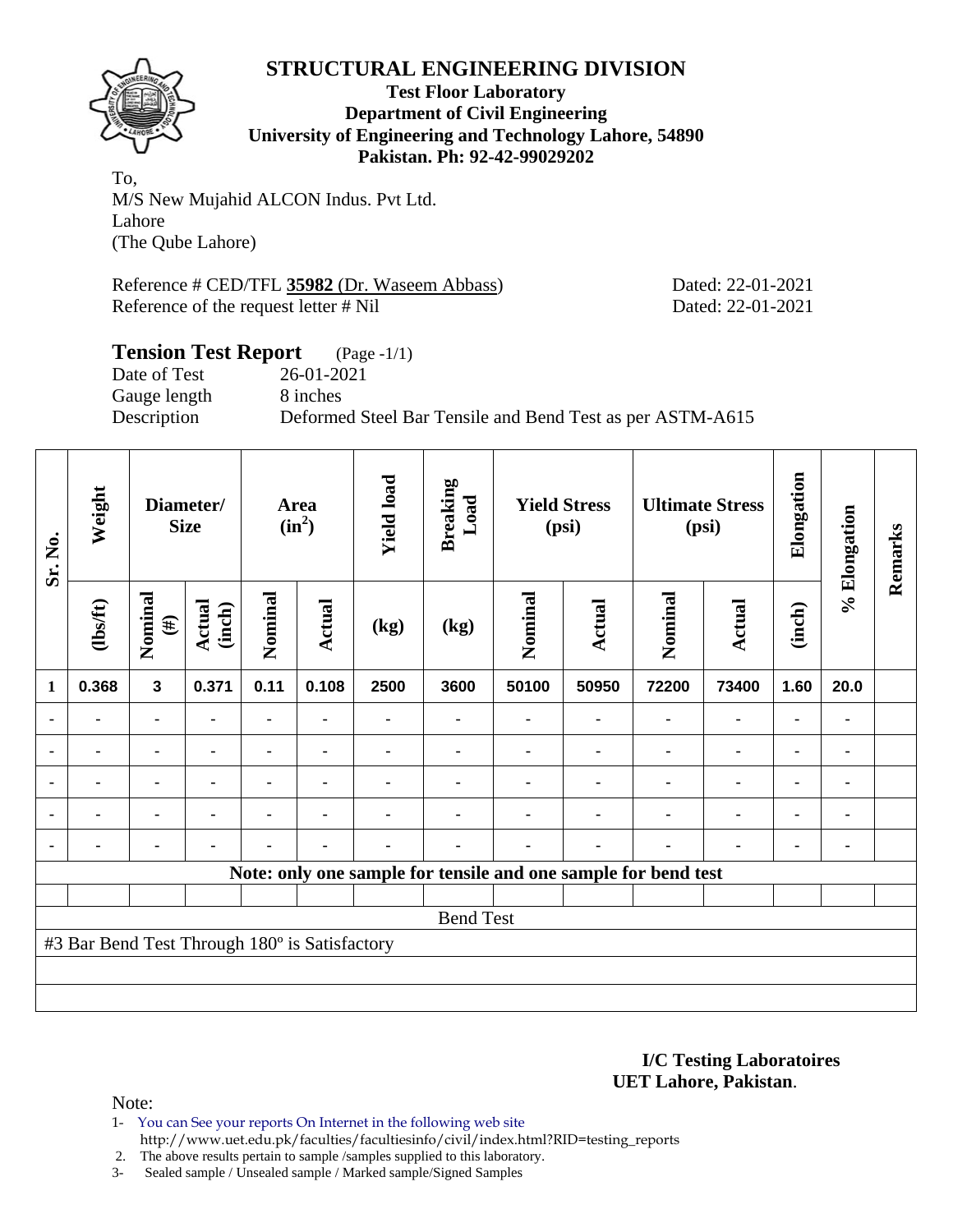

**Test Floor Laboratory Department of Civil Engineering University of Engineering and Technology Lahore, 54890 Pakistan. Ph: 92-42-99029202** 

To, Resident Engineer ACES (Pvt) Ltd Director Spec Project Branch - RGC DHA Multan Project Manager, National Logistic Cell (NLC) Ring Road - Ramanza Golf Course, DHA Multan Reference # CED/TFL **35983** (Dr. Waseem Abbass) Dated: 25-01-2021 Reference of the request letter # ACE-DHAM-GCRR-269 Dated: 23-01-2021

# **Tension Test Report** (Page -1/1)

Date of Test 26-01-2021

Gauge length 8 inches

Description Deformed Steel Bar Tensile and Bend Test as per ASTM-A615

| Sr. No.        | Weight   |                | Diameter/<br><b>Size</b><br>(mm) |                | Area<br>$(in^2)$ | <b>Yield load</b>                               | <b>Breaking</b><br>Load |                                                                 | <b>Yield Stress</b><br>(psi) | <b>Ultimate Stress</b><br>(psi) |                | Elongation     | % Elongation | Remarks                      |
|----------------|----------|----------------|----------------------------------|----------------|------------------|-------------------------------------------------|-------------------------|-----------------------------------------------------------------|------------------------------|---------------------------------|----------------|----------------|--------------|------------------------------|
|                | (lbs/ft) | Nominal        | Actual                           | Nominal        | <b>Actual</b>    | (kg)                                            | (kg)                    | Nominal                                                         | Actual                       | Nominal                         | Actual         | (inch)         |              |                              |
| 1              | 0.424    | 10             | 10.12                            | 0.12           | 0.125            | 3900                                            | 5700                    | 71650                                                           | 68910                        | 104719                          | 100800         | 1.20           | 15.0         |                              |
| $\mathbf{2}$   | 0.430    | 10             | 10.19                            | 0.12           | 0.126            | 3900                                            | 5600                    | 71650                                                           | 68020                        | 102881                          | 97700          | 1.20           | 15.0         | <b>Steel</b><br>$F_{\rm{H}}$ |
| $\blacksquare$ |          |                |                                  |                |                  |                                                 |                         |                                                                 |                              |                                 | $\blacksquare$ |                |              |                              |
| ۰              |          | $\blacksquare$ | ۰                                | $\blacksquare$ |                  |                                                 |                         |                                                                 |                              | ٠                               | $\blacksquare$ | ٠              |              |                              |
|                |          |                |                                  |                |                  |                                                 |                         |                                                                 |                              |                                 |                | $\blacksquare$ |              |                              |
| ۰              |          |                |                                  |                |                  |                                                 |                         |                                                                 |                              |                                 |                | $\blacksquare$ |              |                              |
|                |          |                |                                  |                |                  |                                                 |                         | Note: only two samples for tensile and one sample for bend test |                              |                                 |                |                |              |                              |
|                |          |                |                                  |                |                  |                                                 |                         |                                                                 |                              |                                 |                |                |              |                              |
|                |          |                |                                  |                |                  |                                                 | <b>Bend Test</b>        |                                                                 |                              |                                 |                |                |              |                              |
|                |          |                |                                  |                |                  | 10mm Bar Bend Test Through 180° is Satisfactory |                         |                                                                 |                              |                                 |                |                |              |                              |
|                |          |                |                                  |                |                  |                                                 |                         |                                                                 |                              |                                 |                |                |              |                              |
|                |          |                |                                  |                |                  |                                                 |                         |                                                                 |                              |                                 |                |                |              |                              |

**I/C Testing Laboratoires UET Lahore, Pakistan**.

Note:

- 1- You can See your reports On Internet in the following web site http://www.uet.edu.pk/faculties/facultiesinfo/civil/index.html?RID=testing\_reports
- 2. The above results pertain to sample /samples supplied to this laboratory.
- 3- Sealed sample / Unsealed sample / Marked sample/Signed Samples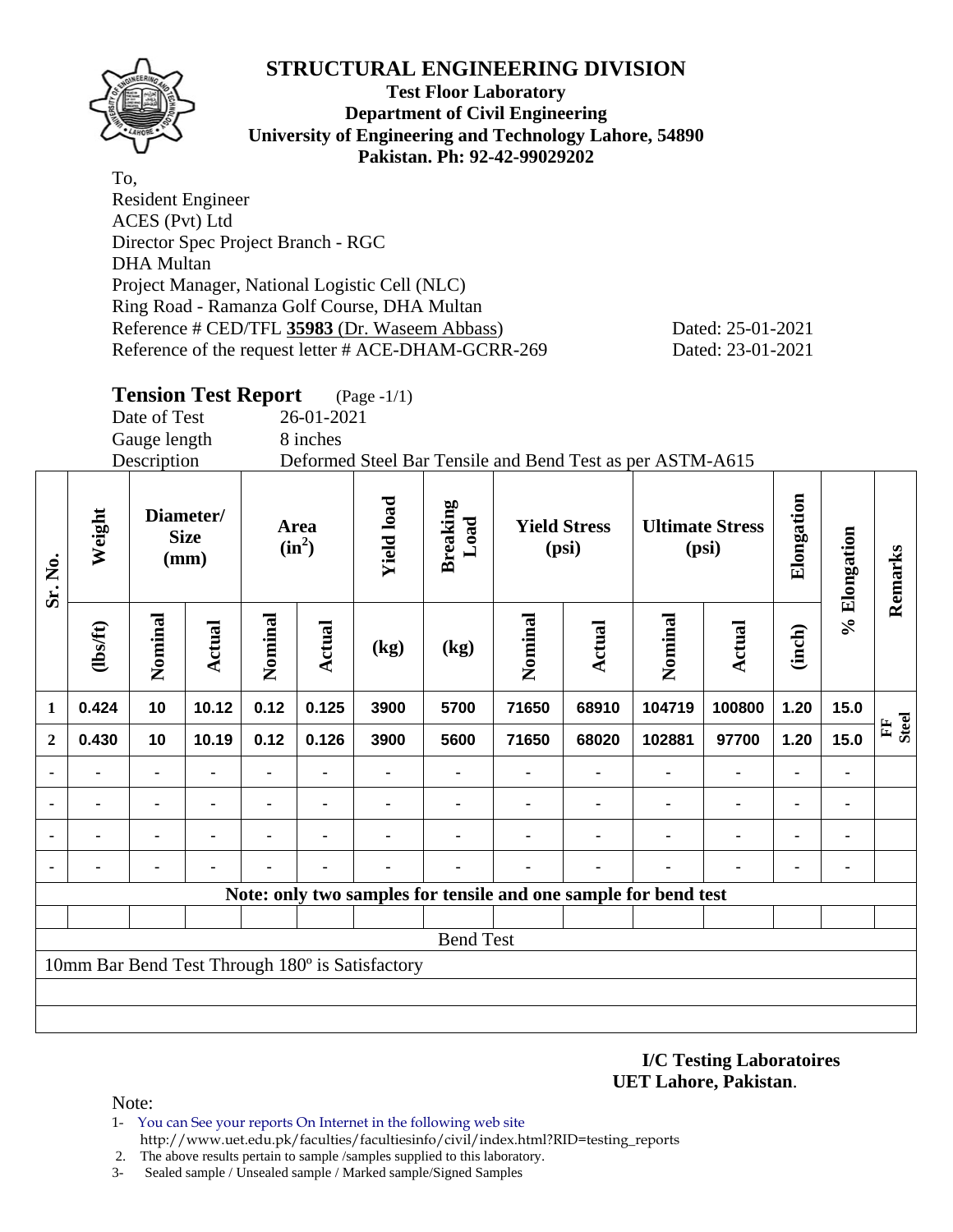

### **Test Floor Laboratory Department of Civil Engineering University of Engineering and Technology Lahore, 54890 Pakistan. Ph: 92-42-99029202**

To, Deputy Director, Engg. Sec I & II, Package –I, LOLMTP LDA, Lahore (Construction of Baghbanpura Police Station GT Road Lahore)

| Reference # CED/TFL 35984 (Dr. Waseem Abbass)            | Dated: 25-01-2021 |
|----------------------------------------------------------|-------------------|
| Reference of the request letter # DD/PKG-I/LOLMTP/LDA/02 | Dated: 06-01-2021 |

## **Tension Test Report** (Page -1/1)

Date of Test 26-01-2021 Gauge length 8 inches

Description Deformed Steel Bar Tensile and Bend Test as per ASTM-A615

| Sr. No.      | Weight                                        |                         | Diameter/<br><b>Size</b> |         | Area<br>$(in^2)$ | <b>Yield load</b> | <b>Breaking</b><br>Load |         | <b>Yield Stress</b><br>(psi) |                                                                 | <b>Ultimate Stress</b><br>(psi) | Elongation     | % Elongation | Remarks |
|--------------|-----------------------------------------------|-------------------------|--------------------------|---------|------------------|-------------------|-------------------------|---------|------------------------------|-----------------------------------------------------------------|---------------------------------|----------------|--------------|---------|
|              | (1bsft)                                       | Nominal<br>$(\#)$       | <b>Actual</b><br>(inch)  | Nominal | <b>Actual</b>    | (kg)              | (kg)                    | Nominal | <b>Actual</b>                | Nominal                                                         | Actual                          | (inch)         |              |         |
| 1            | 0.376                                         | $\overline{\mathbf{3}}$ | 0.375                    | 0.11    | 0.111            | 3200              | 4900                    | 64200   | 63790                        | 98200                                                           | 97700                           | 1.10           | 13.8         |         |
| $\mathbf{2}$ | 0.379                                         | $\mathbf{3}$            | 0.377                    | 0.11    | 0.111            | 3300              | 5000                    | 66200   | 65320                        | 100200                                                          | 99000                           | 1.30           | 16.3         |         |
|              |                                               | ۰                       |                          | -       |                  |                   |                         |         |                              |                                                                 |                                 |                | ۰            |         |
|              |                                               | ٠                       |                          | ۰       |                  |                   |                         |         |                              |                                                                 | $\blacksquare$                  | $\blacksquare$ | ٠            |         |
|              |                                               | $\blacksquare$          |                          |         |                  |                   |                         |         |                              |                                                                 |                                 |                |              |         |
|              |                                               |                         |                          |         |                  |                   |                         |         |                              |                                                                 |                                 |                | ٠            |         |
|              |                                               |                         |                          |         |                  |                   |                         |         |                              | Note: only two samples for tensile and one sample for bend test |                                 |                |              |         |
|              |                                               |                         |                          |         |                  |                   |                         |         |                              |                                                                 |                                 |                |              |         |
|              |                                               |                         |                          |         |                  |                   | <b>Bend Test</b>        |         |                              |                                                                 |                                 |                |              |         |
|              | #3 Bar Bend Test Through 180° is Satisfactory |                         |                          |         |                  |                   |                         |         |                              |                                                                 |                                 |                |              |         |
|              |                                               |                         |                          |         |                  |                   |                         |         |                              |                                                                 |                                 |                |              |         |
|              |                                               |                         |                          |         |                  |                   |                         |         |                              |                                                                 |                                 |                |              |         |

#### **I/C Testing Laboratoires UET Lahore, Pakistan**.

Note:

- 1- You can See your reports On Internet in the following web site http://www.uet.edu.pk/faculties/facultiesinfo/civil/index.html?RID=testing\_reports
- 2. The above results pertain to sample /samples supplied to this laboratory.
- 3- Sealed sample / Unsealed sample / Marked sample/Signed Samples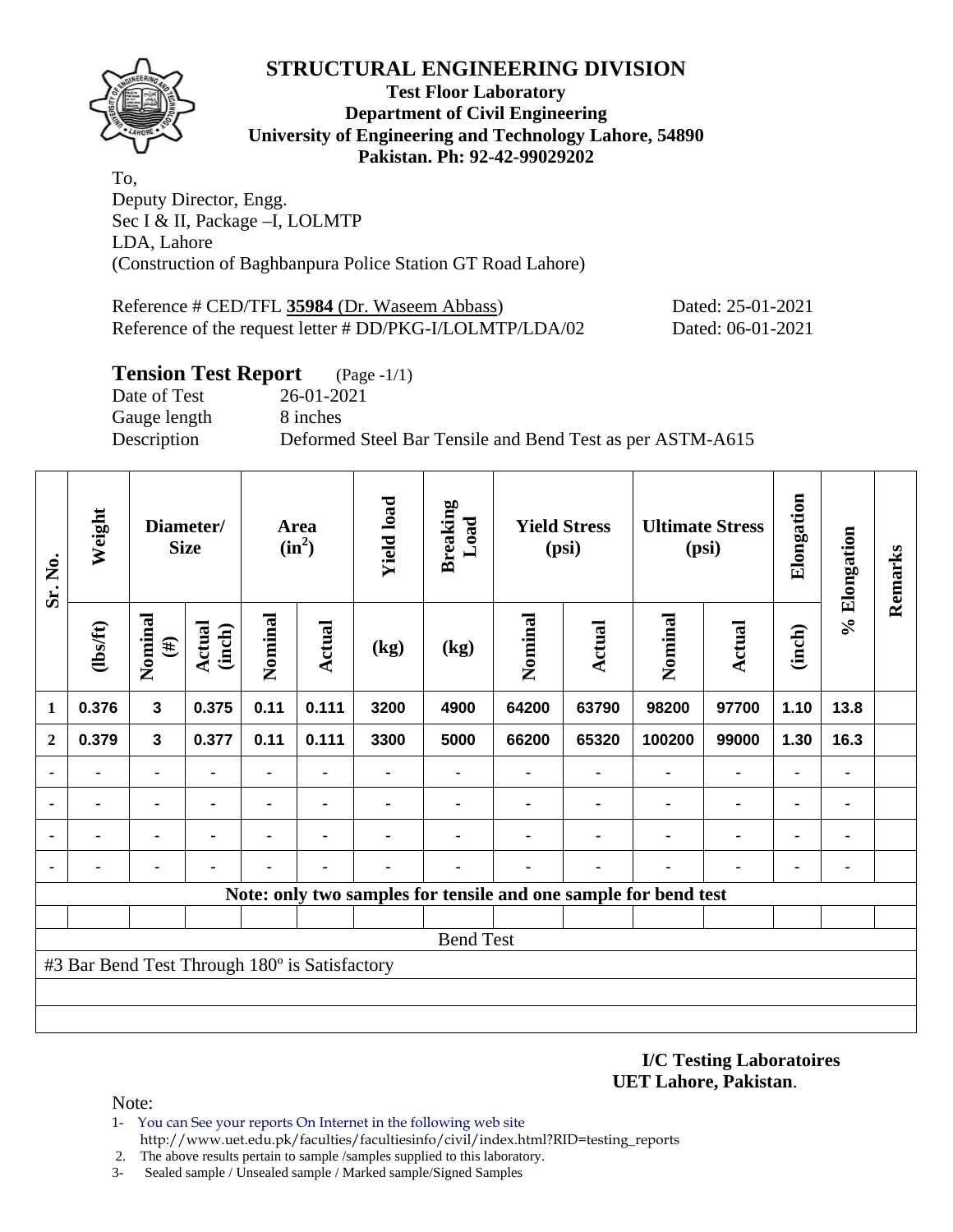

### **Test Floor Laboratory Department of Civil Engineering University of Engineering and Technology Lahore, 54890 Pakistan. Ph: 92-42-99029202**

To, M/S Ittefaq Construction Associates Johar Town, Lahore (Respected Naeem Iqbal Sb (Plaza at Johar Town)

Reference # CED/TFL **35985** (Dr. Waseem Abbass) Dated: 25-01-2021 Reference of the request letter # Nil Dated: 25-01-2021

# **Tension Test Report** (Page -1/1)

Date of Test 26-01-2021 Gauge length 8 inches

Description Deformed Steel Bar Tensile Test as per ASTM-A615

| Sr. No.        | Weight         |                   | Diameter/<br><b>Size</b> |                | Area<br>$(in^2)$ | <b>Yield load</b> | <b>Breaking</b><br>Load |                                         | <b>Yield Stress</b><br>(psi) |         | <b>Ultimate Stress</b><br>(psi) | Elongation | % Elongation | Remarks                |
|----------------|----------------|-------------------|--------------------------|----------------|------------------|-------------------|-------------------------|-----------------------------------------|------------------------------|---------|---------------------------------|------------|--------------|------------------------|
|                | (lbs/ft)       | Nominal<br>$(\#)$ | <b>Actual</b><br>(inch)  | Nominal        | Actual           | (kg)              | (kg)                    | Nominal                                 | Actual                       | Nominal | Actual                          | (inch)     |              |                        |
| $\mathbf{1}$   | 0.377          | $\mathbf{3}$      | 0.376                    | 0.11           | 0.111            | 3500              | 5000                    | 70200                                   | 69610                        | 100200  | 99500                           | 1.30       | 16.3         |                        |
| $\overline{2}$ | 0.394          | $\mathbf{3}$      | 0.384                    | 0.11           | 0.116            | 3600              | 5200                    | 72200                                   | 68590                        | 104200  | 99100                           | 1.00       | 12.5         | Kamran<br><b>Steel</b> |
|                | ٠              | ۰                 |                          | $\blacksquare$ | ٠                |                   |                         |                                         | $\blacksquare$               | ٠       | $\blacksquare$                  | ٠          |              |                        |
| ٠              | ۰              | ۰                 |                          | ۰              | $\blacksquare$   | ۰                 |                         | ٠                                       |                              |         | $\blacksquare$                  | ۰          | ٠            |                        |
|                | $\blacksquare$ | ٠                 | $\blacksquare$           | ۰              | $\blacksquare$   | $\blacksquare$    | $\blacksquare$          |                                         | $\blacksquare$               | ٠       | $\blacksquare$                  | ۰          | ٠            |                        |
|                |                | ۰                 |                          | ۰              | ٠                |                   |                         |                                         |                              |         | ٠                               | ٠          | ٠            |                        |
|                |                |                   |                          |                |                  |                   |                         | Note: only two samples for tensile test |                              |         |                                 |            |              |                        |
|                |                |                   |                          |                |                  |                   |                         |                                         |                              |         |                                 |            |              |                        |
|                |                |                   |                          |                |                  |                   | <b>Bend Test</b>        |                                         |                              |         |                                 |            |              |                        |
|                |                |                   |                          |                |                  |                   |                         |                                         |                              |         |                                 |            |              |                        |
|                |                |                   |                          |                |                  |                   |                         |                                         |                              |         |                                 |            |              |                        |
|                |                |                   |                          |                |                  |                   |                         |                                         |                              |         |                                 |            |              |                        |

**I/C Testing Laboratoires UET Lahore, Pakistan**.

Note:

- 1- You can See your reports On Internet in the following web site
	- http://www.uet.edu.pk/faculties/facultiesinfo/civil/index.html?RID=testing\_reports

2. The above results pertain to sample /samples supplied to this laboratory.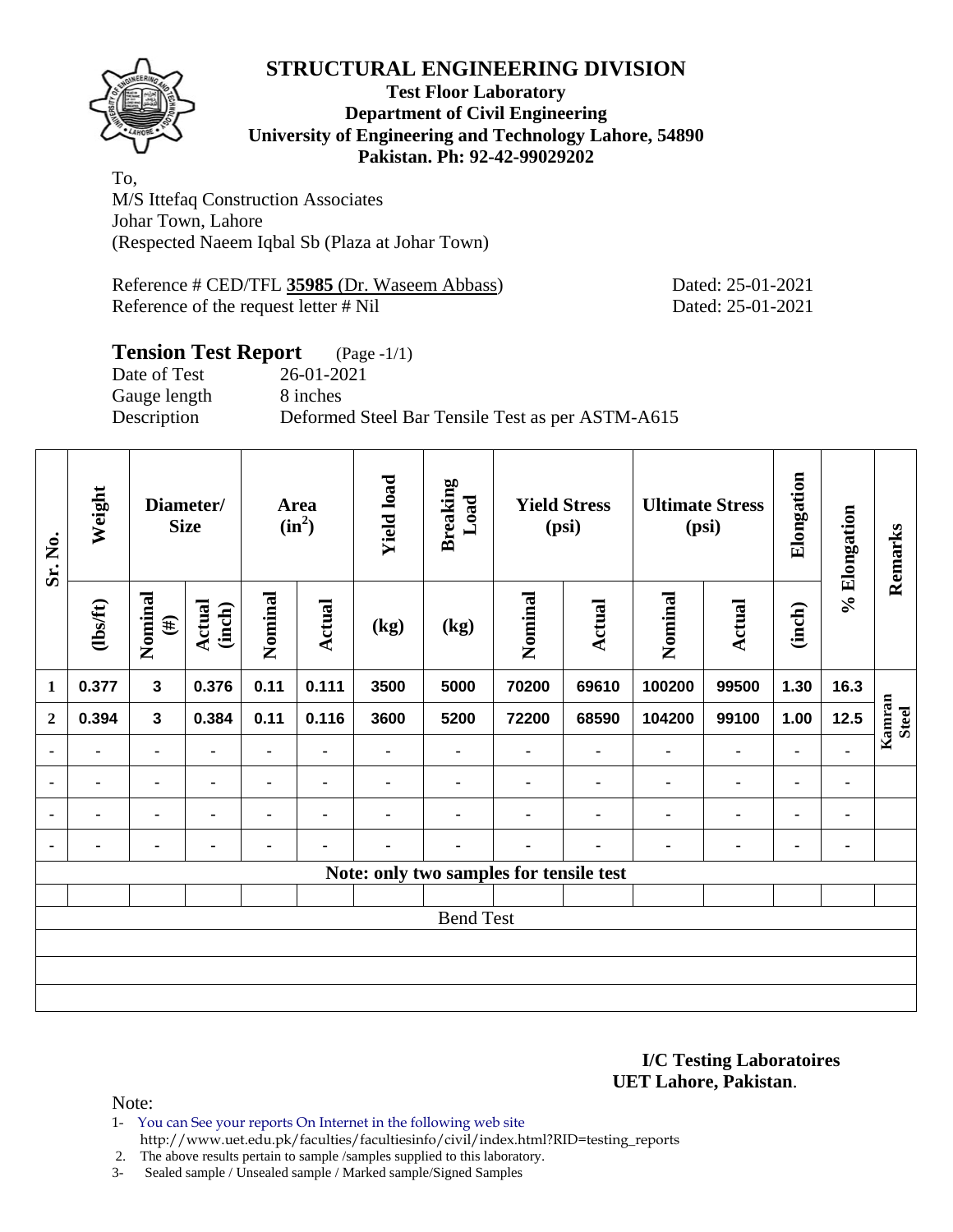

### **Test Floor Laboratory Department of Civil Engineering University of Engineering and Technology Lahore, 54890 Pakistan. Ph: 92-42-99029202**

To, Project Manager Principal Builders Construction of Secure Tech Consultancy, I9, Islamabad

| Reference # CED/TFL 35988 (Dr. Waseem Abbass)    | Dated: 26-01-2021 |
|--------------------------------------------------|-------------------|
| Reference of the request letter # PB/PM/STC/0011 | Dated: 26-01-2021 |

# **Tension Test Report** (Page -1/2)

Date of Test 26-01-2021 Gauge length 640 mm Description Steel Strand Tensile Test as per ASTM A-416-94a

| Sr. No.      | <b>Nominal</b><br><b>Diameter</b> | <b>Nominal</b><br>Weight | <b>Measured</b><br>weight | <b>Yield strength</b><br>clause $(6.3)$ |                          | <b>Breaking</b><br>strength<br>clause $(6.2)$ |        | Modulus of<br>Elasticity<br>Young's<br>$\mathbf{f}$ . | % Elongation | Remarks / Coil No. |
|--------------|-----------------------------------|--------------------------|---------------------------|-----------------------------------------|--------------------------|-----------------------------------------------|--------|-------------------------------------------------------|--------------|--------------------|
|              | (mm)                              | (kg/km)                  | (kg/km)                   | (kg)                                    | (kN)                     | (kg)                                          | (kN)   | GPa                                                   |              |                    |
| $\mathbf{1}$ | 12.70<br>(1/2")                   | 775.0                    | 792.0                     | 18000                                   | 176.58                   | 20100                                         | 197.18 | 199                                                   | >3.50        | XX                 |
| ٠            | $\blacksquare$                    | ۰                        | ٠                         | ۰                                       |                          |                                               |        |                                                       |              |                    |
|              | $\blacksquare$                    | $\blacksquare$           |                           |                                         |                          | ٠                                             |        |                                                       |              |                    |
|              |                                   |                          |                           |                                         |                          |                                               |        |                                                       |              |                    |
|              |                                   |                          |                           |                                         |                          |                                               |        |                                                       |              |                    |
|              |                                   |                          |                           |                                         |                          |                                               |        |                                                       |              |                    |
|              |                                   |                          |                           |                                         | Only one sample for Test |                                               |        |                                                       |              |                    |

Witness by Zakir Hussain (Halcrow Pakistan Pvt Ltd) & Imtiaz Hussain (M.E. Principal Builder)

Note:

1. Modulus of Elasticity is based on nominal steel area of the steel strand vide clause 13.3 of ASTM – A416a

2. Load versus percentage strain graphs are attached

**I/C Testing Laboratoires UET Lahore, Pakistan**.

Note:

1- You can See your reports On Internet in the following web site http://www.uet.edu.pk/faculties/facultiesinfo/civil/index.html?RID=testing\_reports

2. The above results pertain to sample /samples supplied to this laboratory.